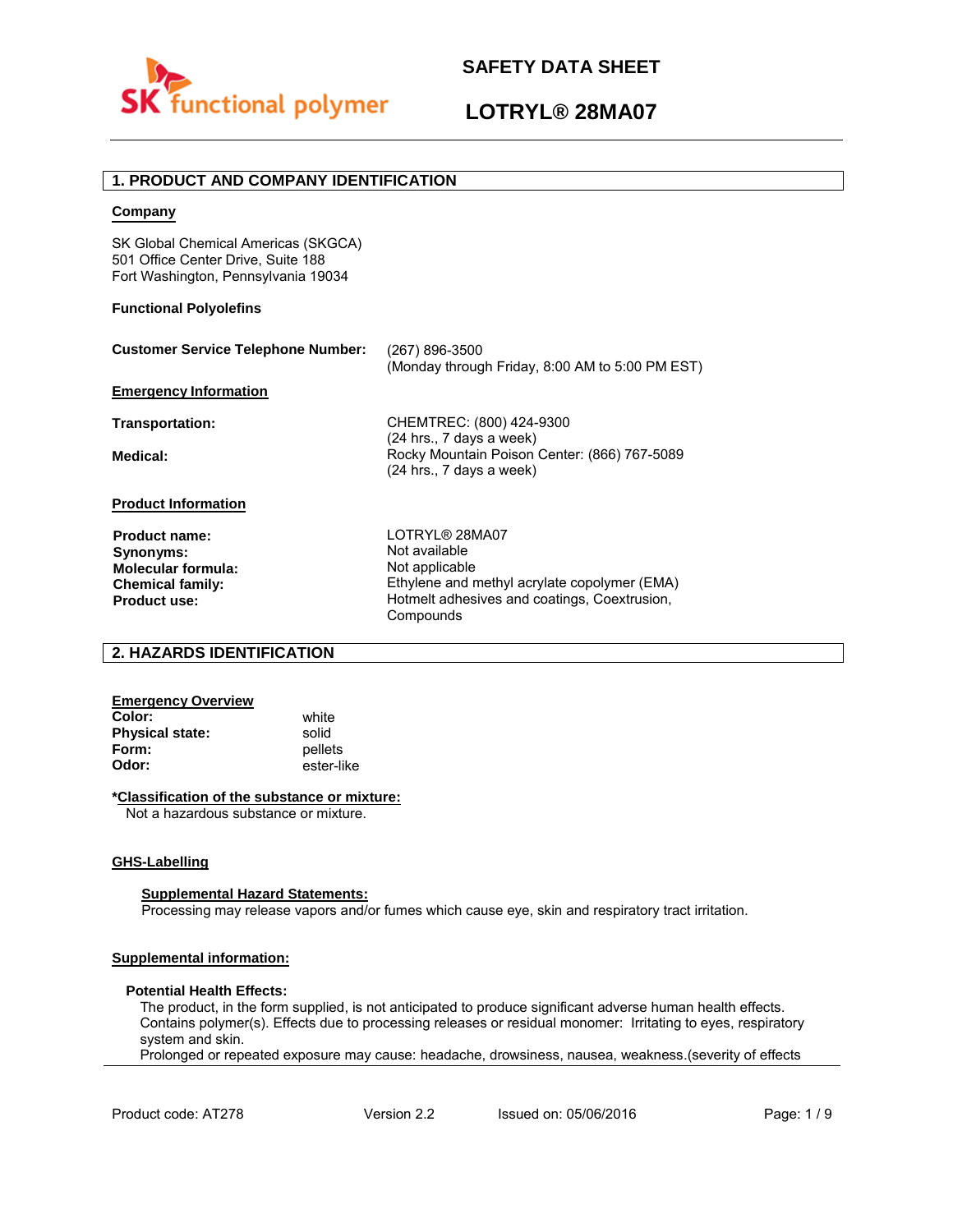

# **LOTRYL® 28MA07**

depends on extent of exposure) .

### **Other:**

Handle in accordance with good industrial hygiene and safety practice. (pellets/granules) This product may release fume and/or vapor of variable composition depending on processing time and temperature.

### **3. COMPOSITION/INFORMATION ON INGREDIENTS**

| <b>Chemical Name</b>                                   | CAS-No.    | Wt/Wt   | <b>GHS Classification**</b> |
|--------------------------------------------------------|------------|---------|-----------------------------|
| 2-Propenoic acid, methyl ester, polymer<br>with ethene | 25103-74-6 | $>99\%$ | Not classified              |

\*\*For the full text of the H-Statements mentioned in this Section, see Section 16.

### **4. FIRST AID MEASURES**

### **4.1. Description of necessary first-aid measures:**

#### **Inhalation:**

If inhaled, remove victim to fresh air.

### **Skin:**

In case of contact, immediately flush skin with plenty of water. If molten polymer gets on the skin, cool rapidly with cold water. Do not peel solidified product off the skin. Obtain medical treatment for thermal burns. Remove material from clothing. Wash clothing before reuse. Thoroughly clean shoes before reuse.

### **Eyes:**

Immediately flush eye(s) with plenty of water. Obtain medical treatment for thermal burns.

### **Ingestion:**

If swallowed, DO NOT induce vomiting. Get medical attention. Never give anything by mouth to an unconscious person.

### **4.2. Most important symptoms/effects, acute and delayed:**

For most important symptoms and effects (acute and delayed), see Section 2 (Hazard Statements and Supplemental Information) and Section 11 (Toxicology Information) of this SDS.

### **4.3. Indication of immediate medical attention and special treatment needed, if necessary:**

Unless otherwise noted in Notes to Physician, no specific treatment noted; treat symptomatically.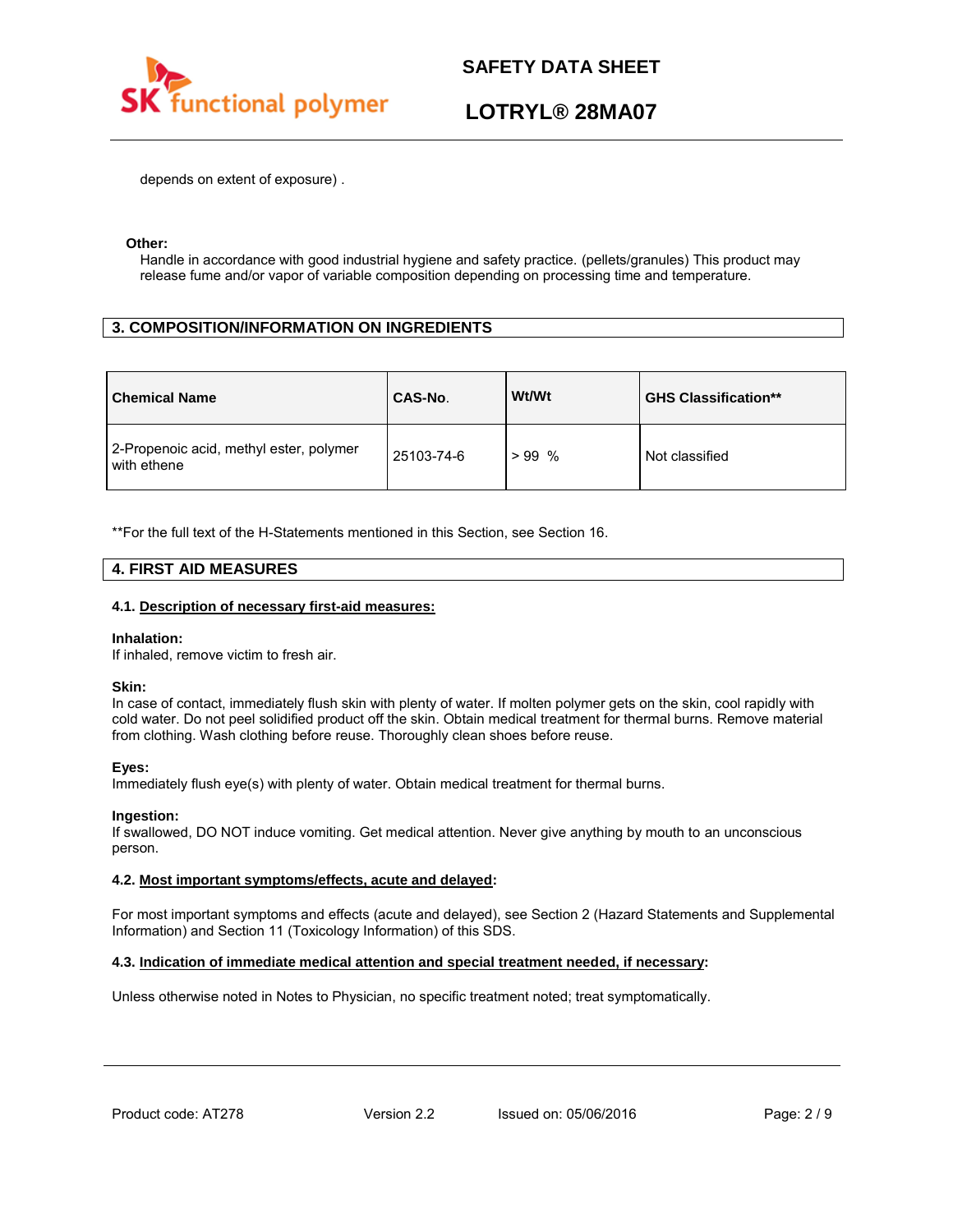

# **LOTRYL® 28MA07**

### **5. FIREFIGHTING MEASURES**

### **Extinguishing media (suitable):**

Water spray, Carbon dioxide (CO2), Foam, Dry chemical

#### **Protective equipment:**

Fire fighters and others who may be exposed to products of combustion should wear full fire fighting turn out gear (full Bunker Gear) and self-contained breathing apparatus (pressure demand / NIOSH approved or equivalent).

### **Further firefighting advice:**

Fire fighting equipment should be thoroughly decontaminated after use.

### **Fire and explosion hazards:**

When burned, the following hazardous products of combustion can occur: Carbon oxides Hazardous organic compounds

### **6. ACCIDENTAL RELEASE MEASURES**

### **Personal precautions, Emergency procedures, Methods and materials for containment/clean-up:**

Prevent further leakage or spillage if you can do so without risk. Ventilate the area. Sweep up and shovel into suitable properly labeled containers for prompt disposal. Possible fall hazard – floor may become slippery from leakage/spillage of product. Avoid dispersal of spilled material and runoff and contact with soil, waterways, drains and sewers. Consult a regulatory specialist to determine appropriate state or local reporting requirements, for assistance in waste characterization and/or hazardous waste disposal and other requirements listed in pertinent environmental permits.

#### **Protective equipment:**

Appropriate personal protective equipment is set forth in Section 8.

### **7. HANDLING AND STORAGE**

### **Handling**

### **General information on handling:**

Avoid breathing dust.

Avoid breathing processing fumes or vapors.

Handle in accordance with good industrial hygiene and safety practices. These practices include avoiding unnecessary exposure and removal of material from eyes, skin, and clothing.

#### **Storage**

#### **General information on storage conditions:**

Keep in a dry, cool place. Store in closed containers, in a secure area to prevent container damage and subsequent spillage. Store away from moisture and heat to maintain the technical properties of the product.

### **Storage stability – Remarks:**

Stable under recommended storage conditions.

#### **Storage incompatibility – General:**  None known.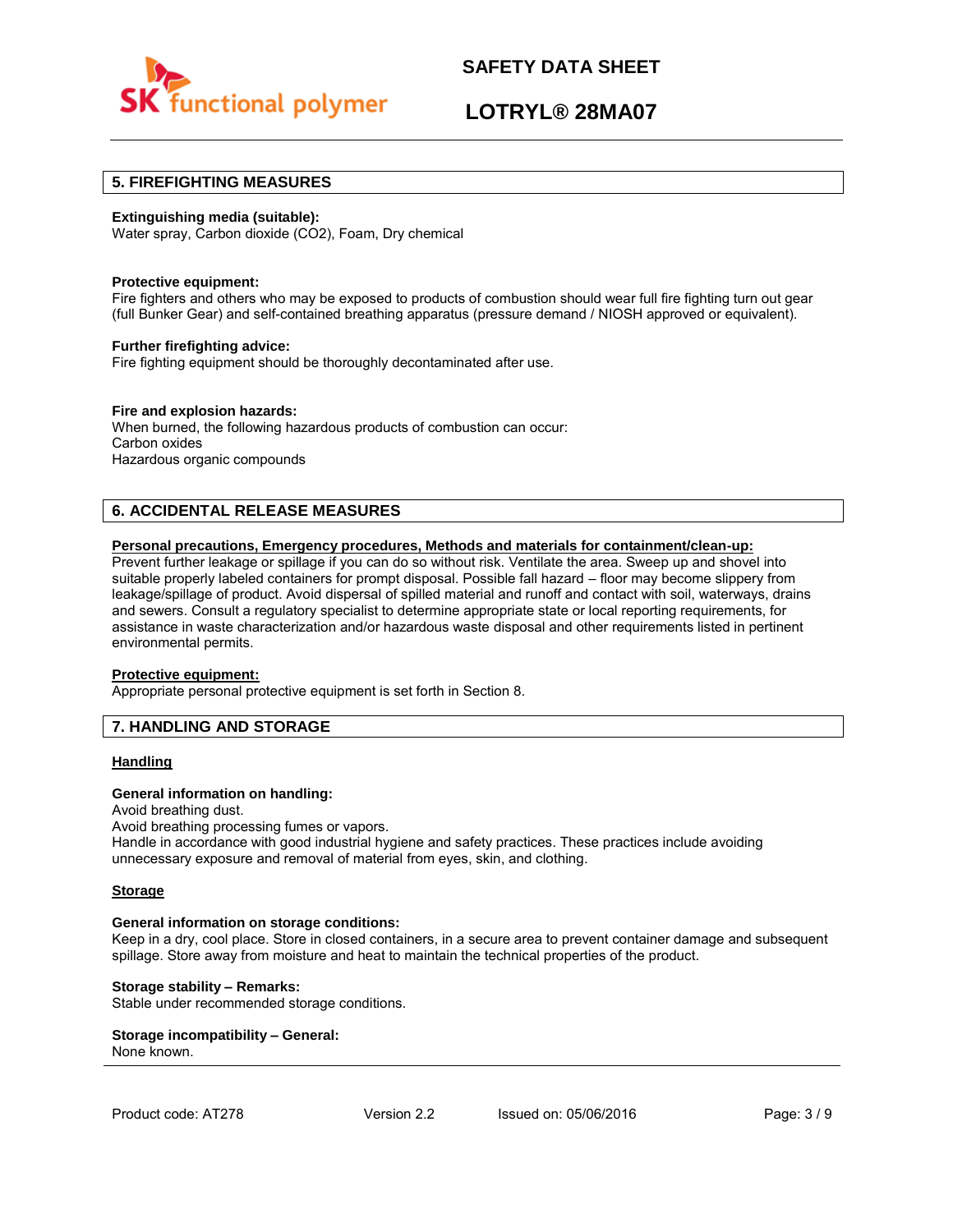

# **LOTRYL® 28MA07**

## **Temperature tolerance – Do not store above:**

86 °F (30 °C)

### **8. EXPOSURE CONTROLS/PERSONAL PROTECTION**

### **Airborne Exposure Guidelines:**

### **Particles Not Otherwise Specified / Nuisance Dust (Proprietary)**

US. ACGIH Threshold Limit Values

| Form:                 | Inhalable particles.  |
|-----------------------|-----------------------|
| Time weighted average | $10 \text{ ma/m}$ 3   |
| Form:                 | Respirable particles. |
| Time weighted average | $3 \text{ mg/m}$      |

US. OSHA Table Z-1 Limits for Air Contaminants (29 CFR 1910.1000)

| Form: | Respirable fraction. |
|-------|----------------------|
| PEL:  | $5 \text{ mg/m}$     |

**Form:** Total dust<br> **PEL:** 15 mg/m3 15 mg/m3

US. OSHA Table Z-3 (29 CFR 1910.1000)

| Form:                 | Respirable fraction.                           |
|-----------------------|------------------------------------------------|
| Time weighted average | 15 millions of particles per cubic foot of air |
| Form:                 | Total dust                                     |
| Time weighted average | 50 millions of particles per cubic foot of air |
| Form:                 | Respirable fraction.                           |
| Time weighted average | $5 \text{ mg/m}$                               |
| Form:                 | Total dust                                     |
| Time weighted average | 15 mg/m $3$                                    |

Only those components with exposure limits are printed in this section. Limits with skin contact designation above have skin contact effect. Air sampling alone is insufficient to accurately quantitate exposure. Measures to prevent significant cutaneous absorption may be required. Limits with a sensitizer designation above mean that exposure to this material may cause allergic reactions.

### **Engineering controls:**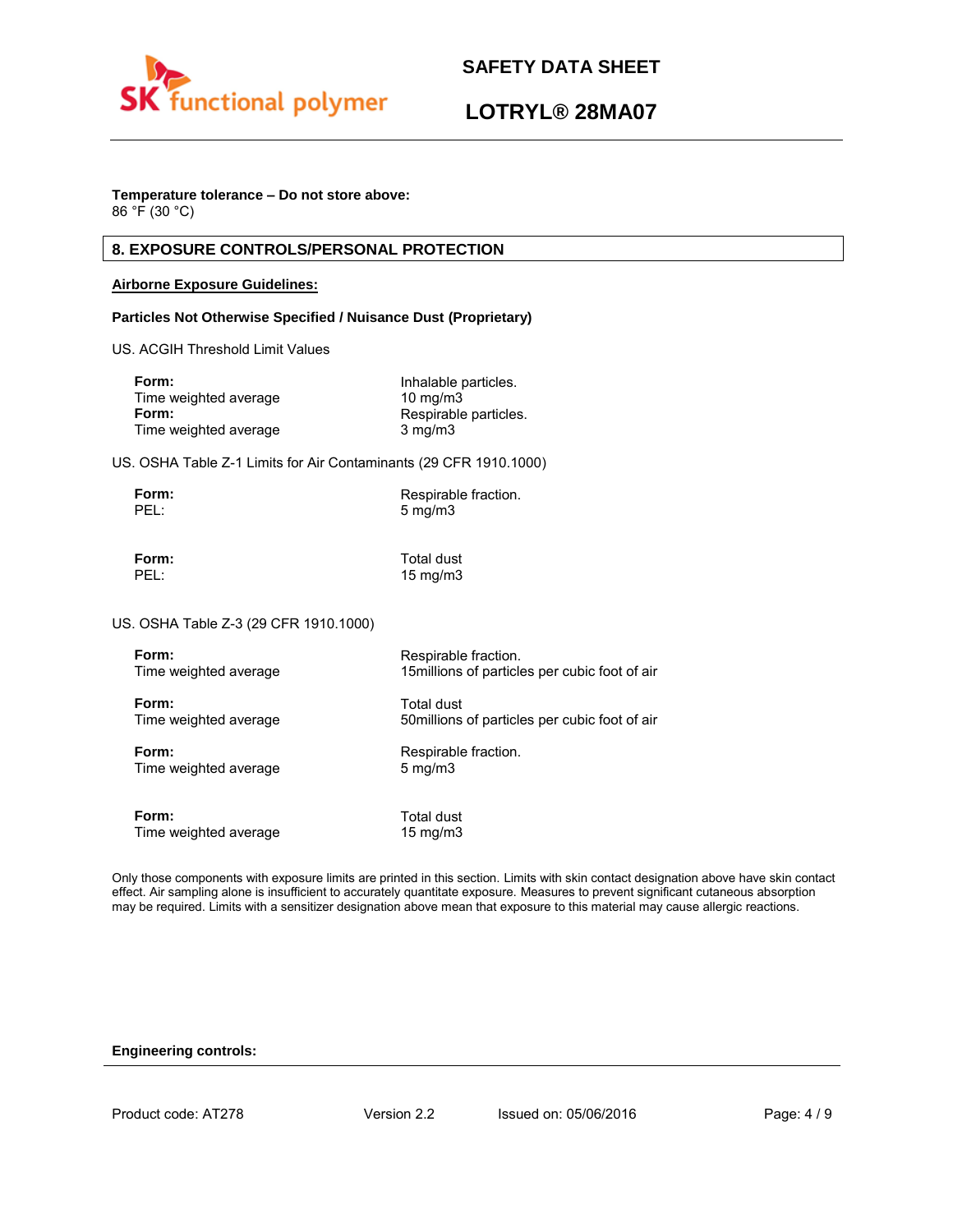

# **LOTRYL® 28MA07**

Investigate engineering techniques to reduce exposures below airborne exposure limits or to otherwise reduce exposures. Provide ventilation if necessary to minimize exposures or to control exposure levels to below airborne exposure limits (if applicable see above).If practical, use local mechanical exhaust ventilation at sources of air contamination such as open process equipment.

### **Respiratory protection:**

Avoid breathing dust. Avoid breathing processing fumes or vapors. Where airborne exposure is likely or airborne exposure limits are exceeded (if applicable, see above), use NIOSH approved respiratory protection equipment appropriate to the material and/or its components and substances released during processing. Consult respirator manufacturer to determine appropriate type equipment for a given application. Observe respirator use limitations specified by NIOSH or the manufacturer. For emergency and other conditions where there may be a potential for significant exposure or where exposure limit may be significantly exceeded, use an approved full face positive-pressure, self-contained breathing apparatus or positive-pressure airline with auxiliary self-contained air supply. Respiratory protection programs must comply with 29 CFR § 1910.134.

### **Skin protection:**

Processing of this product releases vapors or fumes which may cause skin irritation. Minimize skin contamination by following good industrial hygiene practice. Wearing protective gloves is recommended. Wash hands and contaminated skin thoroughly after contact with processing fumes or vapors. Wash thoroughly after handling.

### **Eye protection:**

Use good industrial practice to avoid eye contact. Processing of this product releases vapors or fumes which may cause eye irritation. Where eye contact may be likely, wear chemical goggles and have eye flushing equipment available.

| 9. PHYSICAL AND CHEMICAL PROPERTIES    |                               |
|----------------------------------------|-------------------------------|
| Color:                                 | white                         |
| <b>Physical state:</b>                 | solid                         |
| Form:                                  | pellets                       |
| Odor:                                  | ester-like                    |
| Odor threshold:                        | No data available             |
| <b>Flash point</b>                     | Not applicable                |
| Auto-ignition<br>temperature:          | approximately 662 °F (350 °C) |
| Lower flammable limit<br>$(LFL)$ :     | No data available             |
| <b>Upper flammable limit</b><br>(UEL): | No data available             |
| pH:                                    | Not applicable                |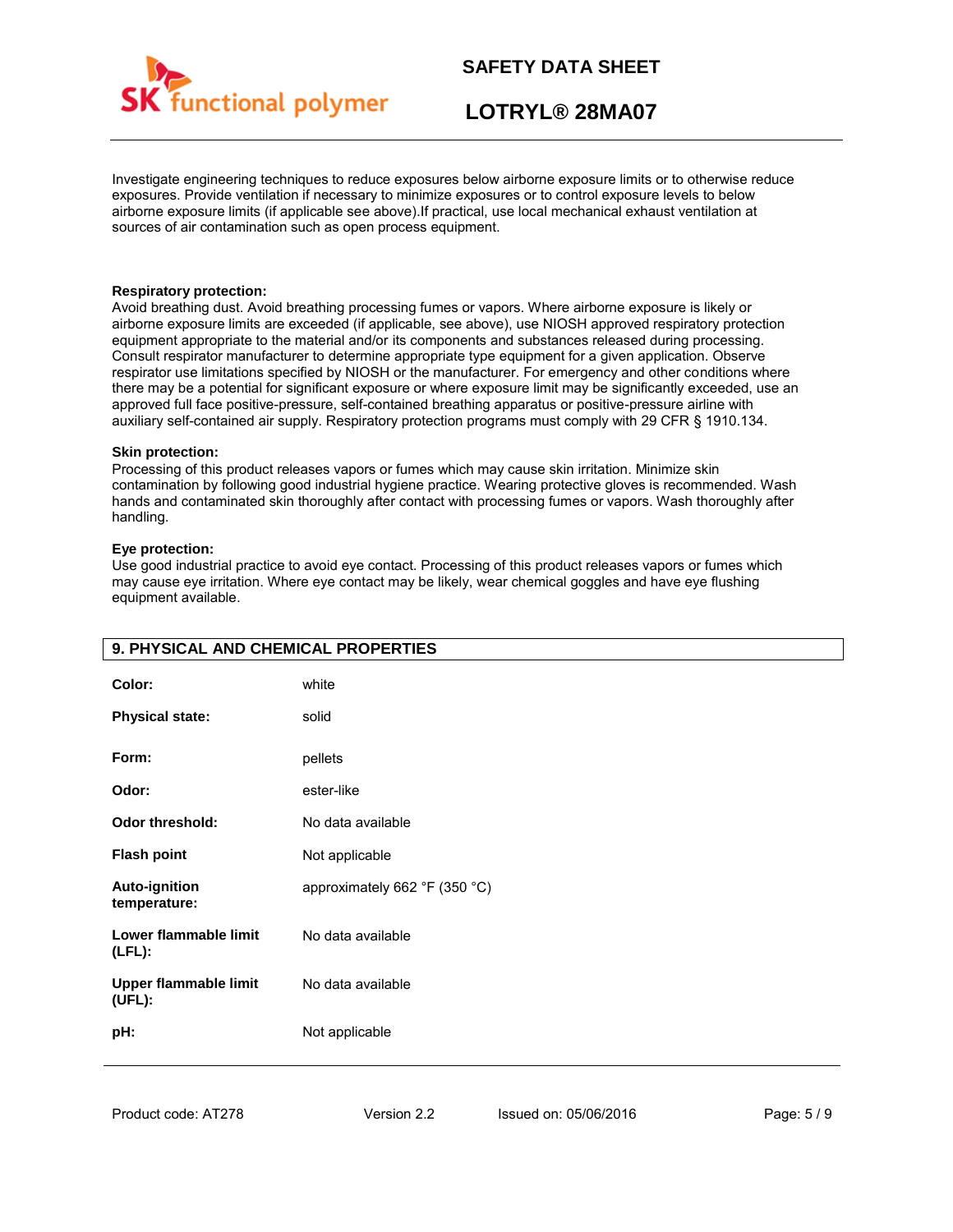

# **LOTRYL® 28MA07**

| Density:                               | $0.92 - 0.95$ g/cm3 (68 °F (20 °C)) |
|----------------------------------------|-------------------------------------|
| <b>Bulk density:</b>                   | approximately 500 kg/m3             |
| Vapor pressure:                        | Not applicable                      |
| Vapor density:                         | Not applicable                      |
| <b>Boiling point/boiling</b><br>range: | No data available.                  |
| <b>Melting point/range:</b>            | < 176 °F (< 80 °C)                  |
| <b>Freezing point:</b>                 | No data available.                  |
| <b>Evaporation rate:</b>               | No data available                   |
| Solubility in water:                   | 68 °F (20 °C) insoluble             |
| Viscosity, dynamic:                    | No data available                   |
| Oil/water partition<br>coefficient:    | No data available                   |
| <b>Thermal decomposition</b>           | $>662$ °F ( $>350$ °C)              |
| <b>Flammability:</b>                   | See GHS Classification in Section 2 |

### **10. STABILITY AND REACTIVITY**

### **Stability:**

The product is stable under normal handling and storage conditions.

### **Hazardous reactions:**

Hazardous polymerisation may occur.

# **Materials to avoid:**

None known.

### **Conditions / hazards to avoid:**

Avoid storing in moist and warm conditions. (to maintain the technical properties of the product). See Hazardous Decomposition Products below.

### **Hazardous decomposition products:**

Thermal decomposition giving toxic, flammable, and / or corrosive products: Carbon oxides Hazardous organic compounds Acrylates Methacrylates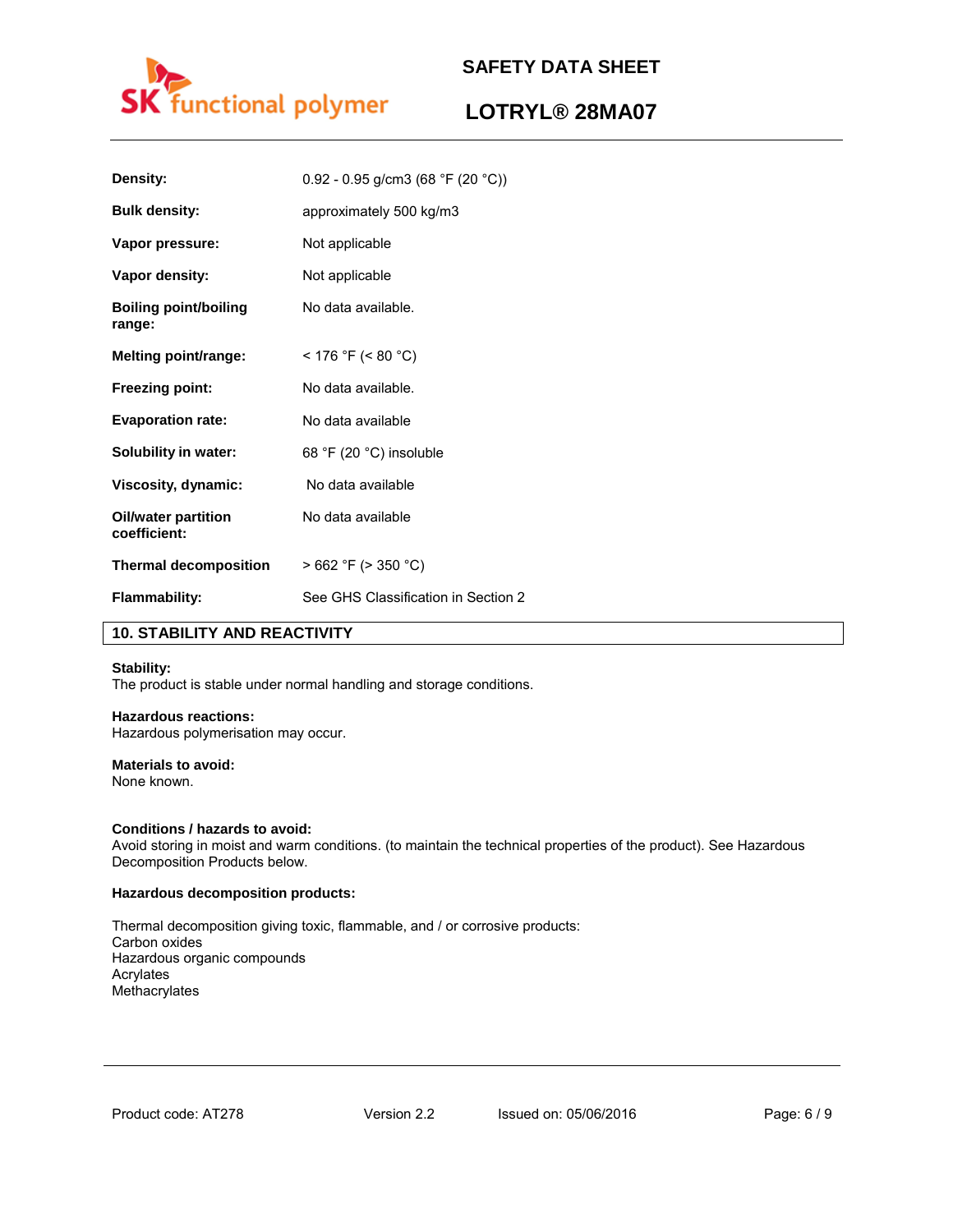

# **LOTRYL® 28MA07**

### **11. TOXICOLOGICAL INFORMATION**

Data on this material and/or a similar material are summarized below.

### **Data for 2-Propenoic acid, methyl ester, polymer with ethene (25103-74-6)**

### **Other information**

The information presented is from representative materials in this chemical class. The results may vary depending on the test substance. Effects due to processing releases or residual monomer: Possible cross sensitization with other acrylates and methacrylates

### **12. ECOLOGICAL INFORMATION**

### **Chemical Fate and Pathway**

No data are available.

### **Ecotoxicology**

No data are available.

### **13. DISPOSAL CONSIDERATIONS**

#### **Waste disposal:**

Where possible recycling is preferred to disposal or incineration. If recycling is not an option, incinerate or dispose of in accordance with federal, state, and local regulations. Pigmented, filled and/or solvent laden product may require special disposal practices in accordance with federal, state and local regulations. Consult a regulatory specialist to determine appropriate state or local reporting requirements, for assistance in waste characterization and/or hazardous waste disposal and other requirements listed in pertinent environmental permits. Note: Chemical additions to, processing of, or otherwise altering this material may make this waste management information incomplete, inaccurate, or otherwise inappropriate. Furthermore, state and local waste disposal requirements may be more restrictive or otherwise different from federal laws and regulations.

### **14. TRANSPORT INFORMATION**

### **US Department of Transportation (DOT):** not regulated

**International Maritime Dangerous Goods Code (IMDG):** not regulated

| <b>15. REGULATORY INFORMATION</b> |               |                                                                  |
|-----------------------------------|---------------|------------------------------------------------------------------|
| <b>Chemical Inventory Status</b>  |               |                                                                  |
| EU. EINECS                        | <b>EINECS</b> | Conforms to                                                      |
| United States TSCA Inventory      | <b>TSCA</b>   | The components of this product are all on<br>the TSCA Inventory. |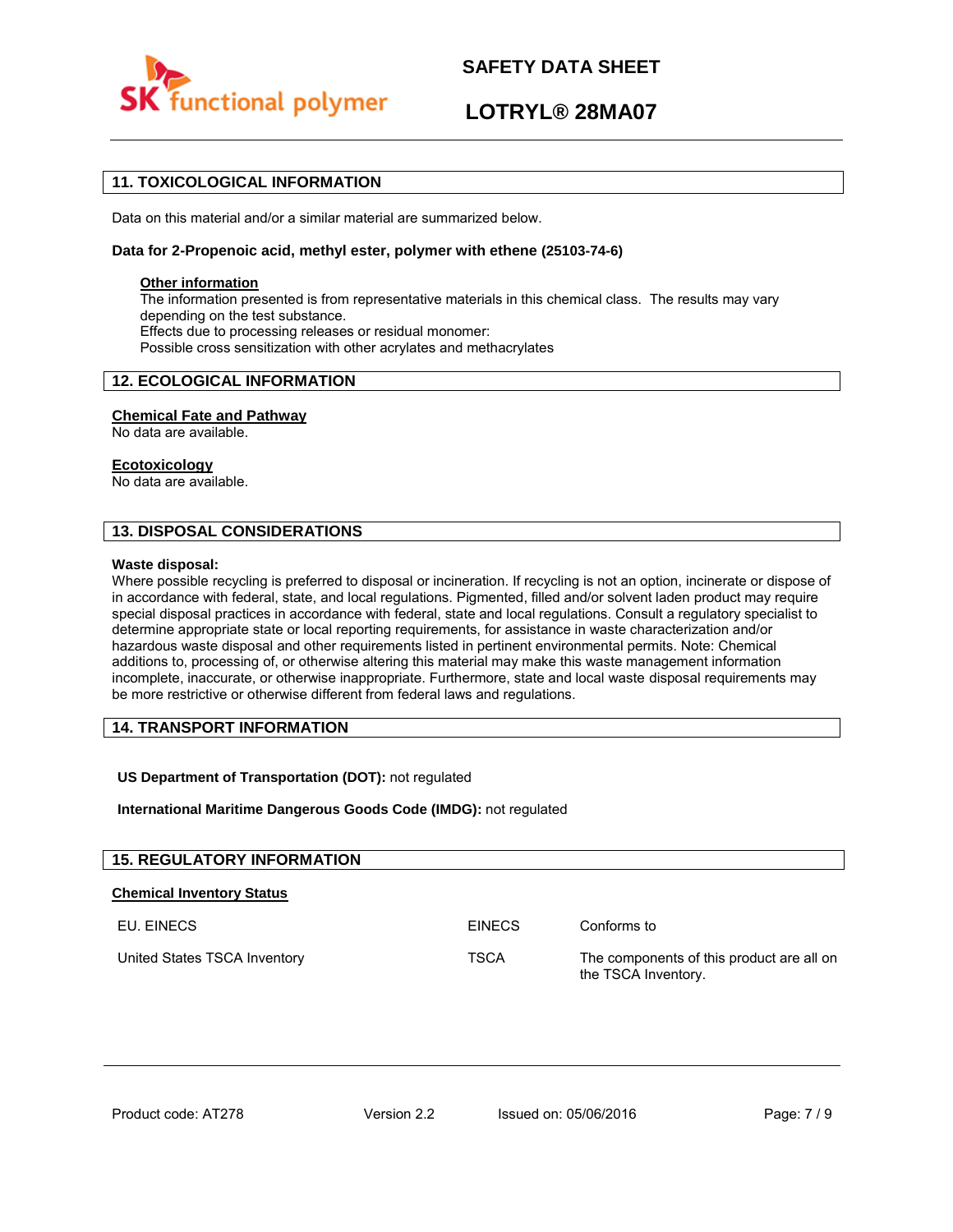

# **LOTRYL® 28MA07**

| Canadian Domestic Substances List (DSL)                               | DSL.        | All components of this product are on the<br>Canadian DSL |
|-----------------------------------------------------------------------|-------------|-----------------------------------------------------------|
| China. Inventory of Existing Chemical Substances in<br>China (IECSC)  | IECSC (CN)  | Conforms to                                               |
| Japan. ENCS - Existing and New Chemical<br>Substances Inventory       | ENCS (JP)   | Conforms to                                               |
| Japan. ISHL - Inventory of Chemical Substances                        | ISHL (JP)   | Conforms to                                               |
| Korea. Korean Existing Chemicals Inventory (KECI)                     | KECI (KR)   | Conforms to                                               |
| Philippines Inventory of Chemicals and Chemical<br>Substances (PICCS) | PICCS (PH)  | Conforms to                                               |
| Australia Inventory of Chemical Substances (AICS)                     | <b>AICS</b> | Conforms to                                               |

### **United States – Federal Regulations**

### **SARA Title III – Section 302 Extremely Hazardous Chemicals:**

The components in this product are either not SARA Section 302 regulated or regulated but present in negligible concentrations.

### **SARA Title III - Section 311/312 Hazard Categories:**

No SARA Hazards

### **SARA Title III – Section 313 Toxic Chemicals:**

This material does not contain any chemical components with known CAS numbers that exceed the threshold (De Minimis) reporting levels established by SARA Title III, Section 313.

### **Comprehensive Environmental Response, Compensation, and Liability Act (CERCLA) - Reportable Quantity (RQ):**

The components in this product are either not CERCLA regulated, regulated but present in negligible concentrations, or regulated with no assigned reportable quantity.

#### **United States – State Regulations**

#### **New Jersey Right to Know**

No components are subject to the New Jersey Right to Know Act.

### **Pennsylvania Right to Know**

Chemical name CAS-No.

2-Propenoic acid, methyl ester, polymer with ethene 25103-74-6

### **California Prop. 65**

This product does not contain any chemicals known to the State of California to cause cancer, birth defects, or any other reproductive defects.